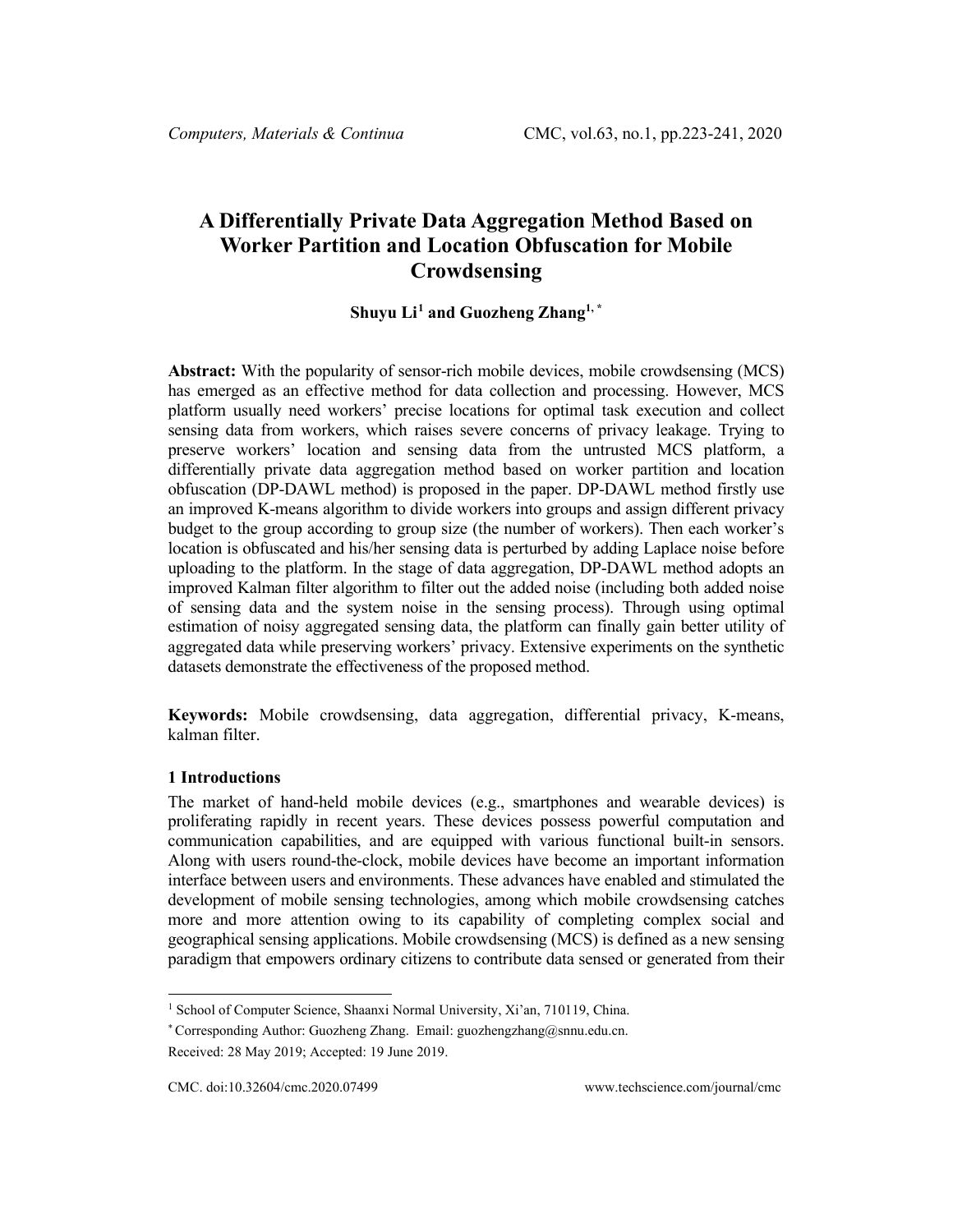mobile devices and aggregates and fuses the data in the cloud for crowd intelligence extraction and human centric service delivery [Guo, Zhang and Zhou (2014)]. Different from traditional physical sensors based sensing paradigm, MCS needs large number of participants with smart phones to sense the surrounding environment. The smart phone can collect the useful information about the user such as location or GPS. Users can use the smart phone to collect the useful information of the environment such as images. Through using and analyzing the multi-modal sensing information, it is possible to update the development of public security, smart cities, location based services, etc. Overall, MCS is an emerging computing paradigm that tasks everyday mobile devices to form participatory sensor networks. However, every coin has its two sides. Although with the above advantages, the new sensing paradigm also encounters new challenges such as privacy concerns. In MCS application scenario, participants contribute their sensing data to the MCS platform for further aggregation and analysis, which may carry sensitive information related to users and expose users to the risk of personal privacy leakage. As people pay more attention to personal privacy issues, this becomes a key challenge hindering individuals (workers) from participation, more than the consumption of the limited system resources (e.g., battery and computing power) of their mobile devices. Therefore, the success of MCS hinges upon the design of efficient privacy preserving mechanisms to protect workers' privacy and stimulate workers' participation.

In many MCS applications such as urban road planning and making business decision, platform needs participants' precise locations for optimal task allocation and execution. However, the exposure of their locations raises privacy concerns. Especially for those participants who are not eventually selected for any task, their location privacy is sacrificed in vain. Besides, the MCS platform that collects the sensing data is not trustworthy, it may be curious or even malicious to the participants' location or sensing data for special purpose. The participants may get discouraged and leave the MCS platform, downsizing the candidate worker pool and impairing the performance of the whole platform. Therefore, location and sensing data privacy need to be carefully considered in the phase of data aggregation.

The main contributions of this paper are summarized as follows:

(i) Trying to preserve workers' location and sensing data from the untrusted MCS platform, a differentially private data aggregation method based on worker partition and location obfuscation (DP-DAWL method) is proposed in the paper. Considering that the number of workers in different regions can be various and workers may have diverse privacy requirements, DP-DAWL method adopts an improved K-means algorithm to divide workers into groups. The K-means clustering algorithm is improved by normalizing worker location and adaptively selecting the optimal number of clusters by contour coefficients. Each group will be assigned privacy budget according to the group size (the number of workers), worker intensive group will be assigned more privacy budget and vice versa.

(ii) Since each worker's location is obfuscated and his/her sensing data is perturbed by adding Laplace noise before uploading to the platform, DP-DAWL method adopts an improved Kalman filter algorithm to filter out the added noise (including both added noise of sensing data and the system noise in the sensing process) during the data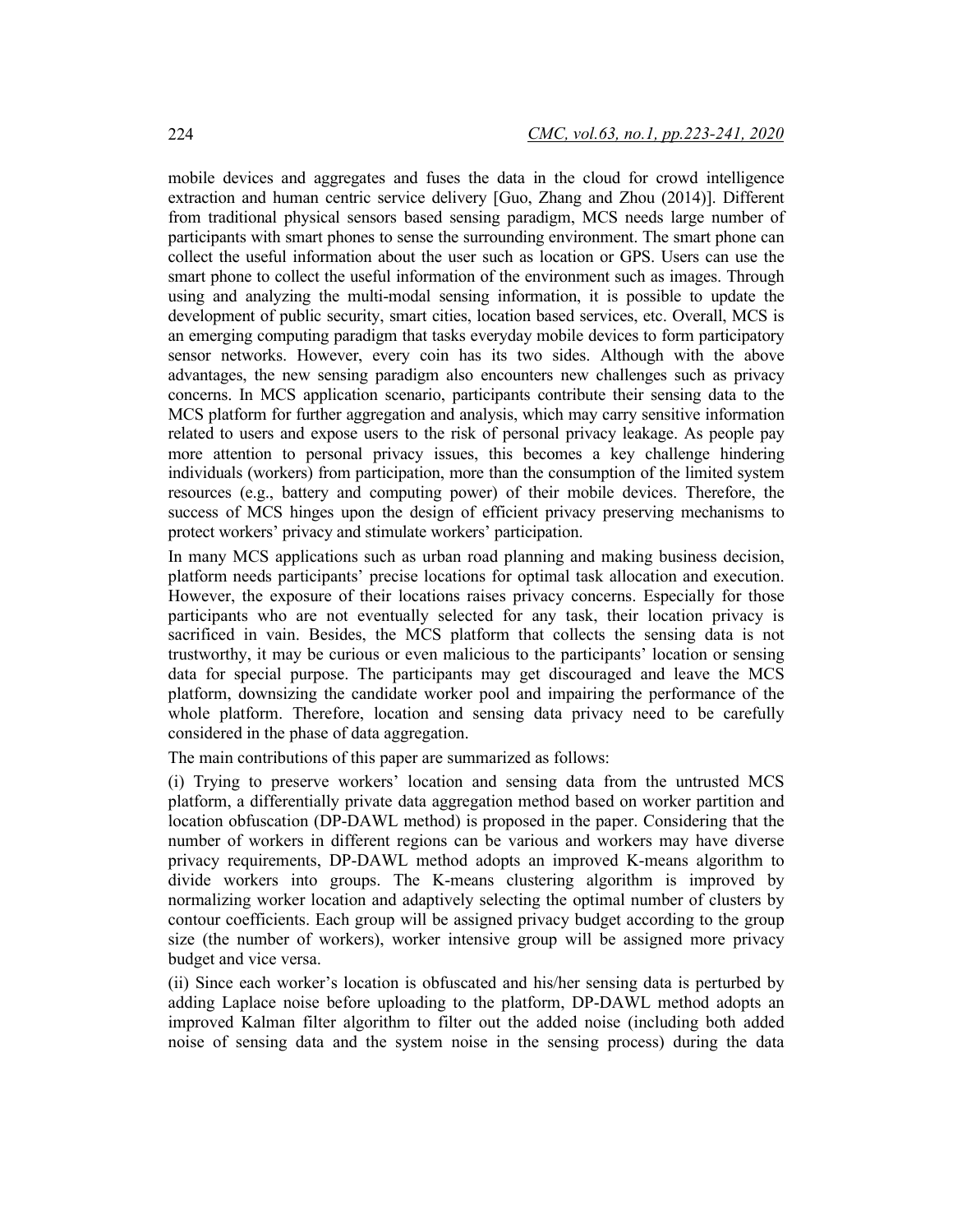aggregation phase, the added noise. Improve process noise of system model based on system process noise affected by population density. The greater the population density, the greater the process noise of the sensing system. Through using optimal estimation of noisy aggregated sensing data, the platform can finally gain better utility of aggregated data while preserving workers' privacy. Privacy analysis proves DP-DAWL method satisfy differential privacy. Besides, Computational Complexity of DP-DAWL method is also provided.

(iii) To validate the effectiveness of DP-DAWL method, synthetic datasets with various size (the number of workers) are generated and compared. The results of experiment show that DP-DAWL method achieves good data utility in condition of preserving worker' privacy.

#### **2 Preliminary and related works**

#### *2.1 Differential privacy*

Differential privacy is a privacy protection method proposed by Dwork [Dwork (2011)]. Simply to say, a mechanism is differentially private if its outcome is not significantly affected by the removal or addition of a single user. An adversary thus learns approximately the same information about any individual user, irrespective of his/her presence or absence in the original database.

Definition 2-1 (Differential Privacy). Given a random algorithm *M* and an adjacent data set *D* and *D*',  $P_M$  indicates the range of values of *M*,  $S_M$  is any subset of  $P_M$ , indicating that *M* outputs an arbitrary result on the adjacent data sets *D* and *D*' . If the inequality (1) is satisfied, the random algorithm *M* is said to satisfy the  $\epsilon$ -differential privacy.

$$
\frac{\Pr[M(D) \in S_M]}{\Pr[M(D') \in S_M]} \le \exp(\varepsilon)
$$
\n(1)

where  $Pr[M(D) \in S_M]$  is the probability that the data *D* output is  $S_M$  under the algorithm  $M$ , and is also the risk of privacy disclosure. The privacy parameter  $\varepsilon$  (also called the privacy budget) specifies the degree of privacy offered. Intuitively, a lower value of  $\epsilon$  implies stronger privacy guarantee and a larger perturbation noise, and a higher value of  $\epsilon$  means higher accuracy and lower privacy guarantees.

Definition 2-2 (Sequence Combination Theorem). With algorithm  $M_1, M_2, ..., M_n$ , the privacy budgets are respectively  $\varepsilon_1, \varepsilon_2, ..., \varepsilon_n$ , then for the same data set *D*, the combined algorithm composed of these algorithms  $M(M_1(D), M_2(D),...M_n(D))$  provides

1  $(\sum_{i=1}^{n} \mathcal{E}_{i})$  $\sum \varepsilon_i$ ) – differential privacy. *i* =

Definition 2-3 (Post-Processing Property) Given  $A_i(\cdot)$  that satisfies  $\varepsilon$ -differential privacy, then for any (possibly randomized) algorithm  $A_2$ , the composition of  $A_1$  and  $A_2$ , i.e.,  $A_2(A_1(\cdot))$  satisfies  $\varepsilon$ -differential privacy.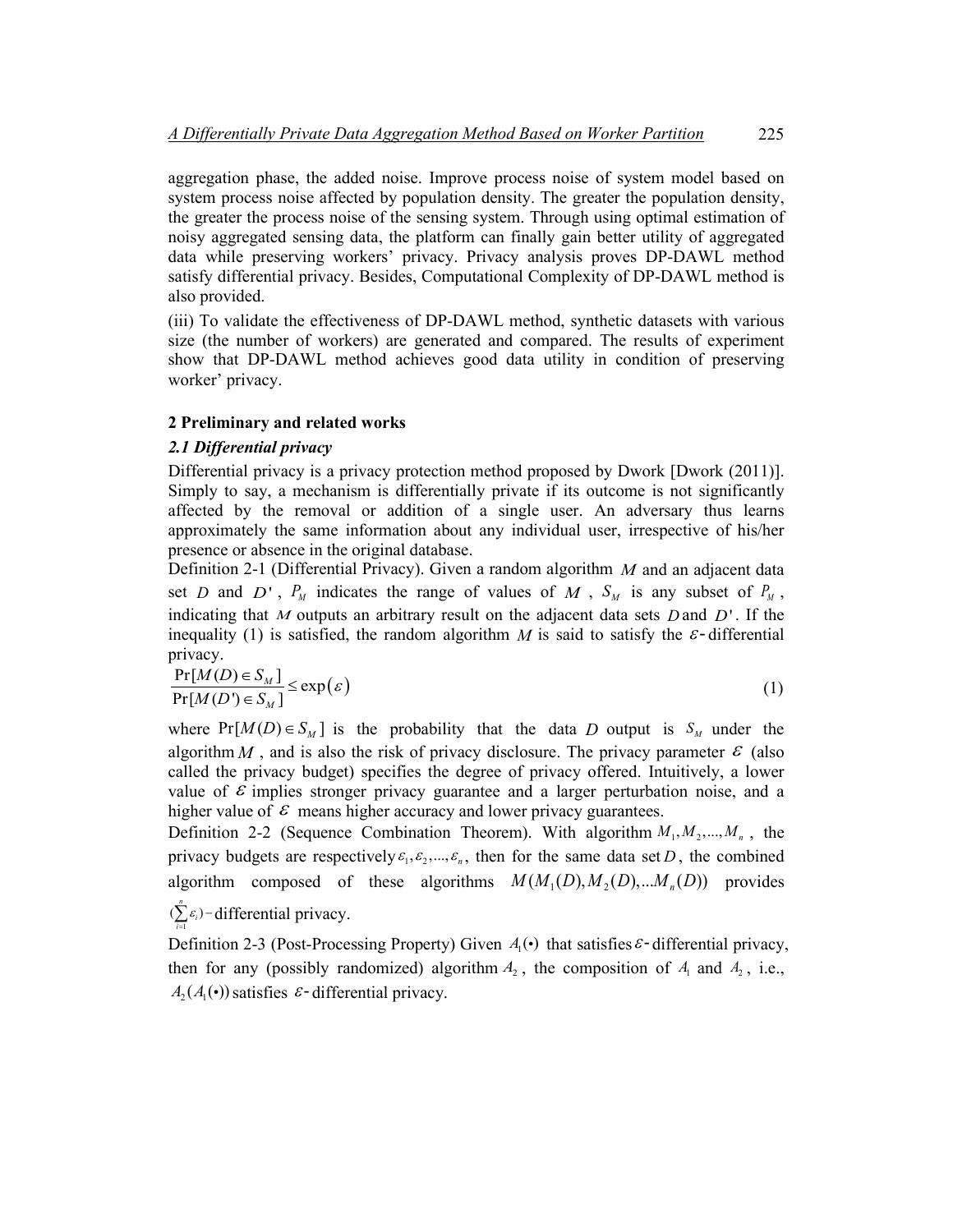#### *2.2 Laplace mechanism*

Laplace mechanism is the first generalized noise addition mechanism proposed by Dwork [Dwork (2011)]. This mechanism is suitable for handling privacy protection of numerical results. By injecting independent noise obeying the Laplacian distribution into the numerical data or the statistical result, the noise disturbance query result satisfies the constraint condition shown in (1).

Definition 2-3 (Laplace Mechanism). Given a data set *D*, with a function  $f: D \to R^d$  and a sensitivity of  $\Delta f$ , the random algorithm  $M(D) = f(D) + Y$  provides  $\varepsilon$ - differential privacy, where  $Y \sim Lap(b)$  is random noise that obeys the Laplace distribution with the scale parameter  $b = \Delta f / \varepsilon$ .

# *2.3 Kalman filter algorithm*

For linear filtering and prediction problems, Kalman filter algorithm is an algorithm that can optimally estimate the state of the system from a series of data with measurement noise when the measurement variance is known. As it is convenient for programming and the collected data can be processed in real time, Kalman filtering algorithm is widely applied in communication, navigation, sensing data fusion and other fields.

The system's state equation and measurement equation are given as follows:

$$
X(k) = AX(k-1) + BU(k) + \omega(k)
$$
\n<sup>(2)</sup>

$$
Z(k) = HX(k) + v(k)
$$
\n(3)

where  $X(k)$ ,  $Z(k)$  and  $U(k)$  respectively represent the system state, measured value, and system control amount at time *k*. *A* and *B* represent system parameters and *H* is the measurement system parameter,  $\omega(k)$  and  $v(k)$  are the process noise and measurement noise of the system respectively.

The Kalman filter algorithm is described by the following five equations.  
\n
$$
X(k | k-1) = AX(k-1 | k-1) + Bu(k)
$$
\n(4)

The covariance prediction equation in this state at time  $k$  is defined in (5).

$$
P(k | k - 1) = AP(k - 1 | k - 1)A^{T} + Q
$$
\n(5)

System filter estimation equation is given in (6).  $X(k|k) = X(k|k-1) + Kg(k)(Z(k) - HX(k|k-1))$  (6)

Kalman filter gain equation is defined in (7).

$$
Kg(k) = \frac{P(k|k-1)H}{HP(k|k-1)H + R}
$$
\n(7)

Filter covariance update equation is given in (8).  
\n
$$
P(k | k) = (I - Kg(k)H)P(k | k - 1)
$$
\n(8)

#### *2.4 Related works*

At present, with the emergence of privacy protection algorithms for location data and sensing data in the MCS environment, how to ensure the accuracy of the results to meet the needs of relevant applications while satisfying privacy requirements, and how to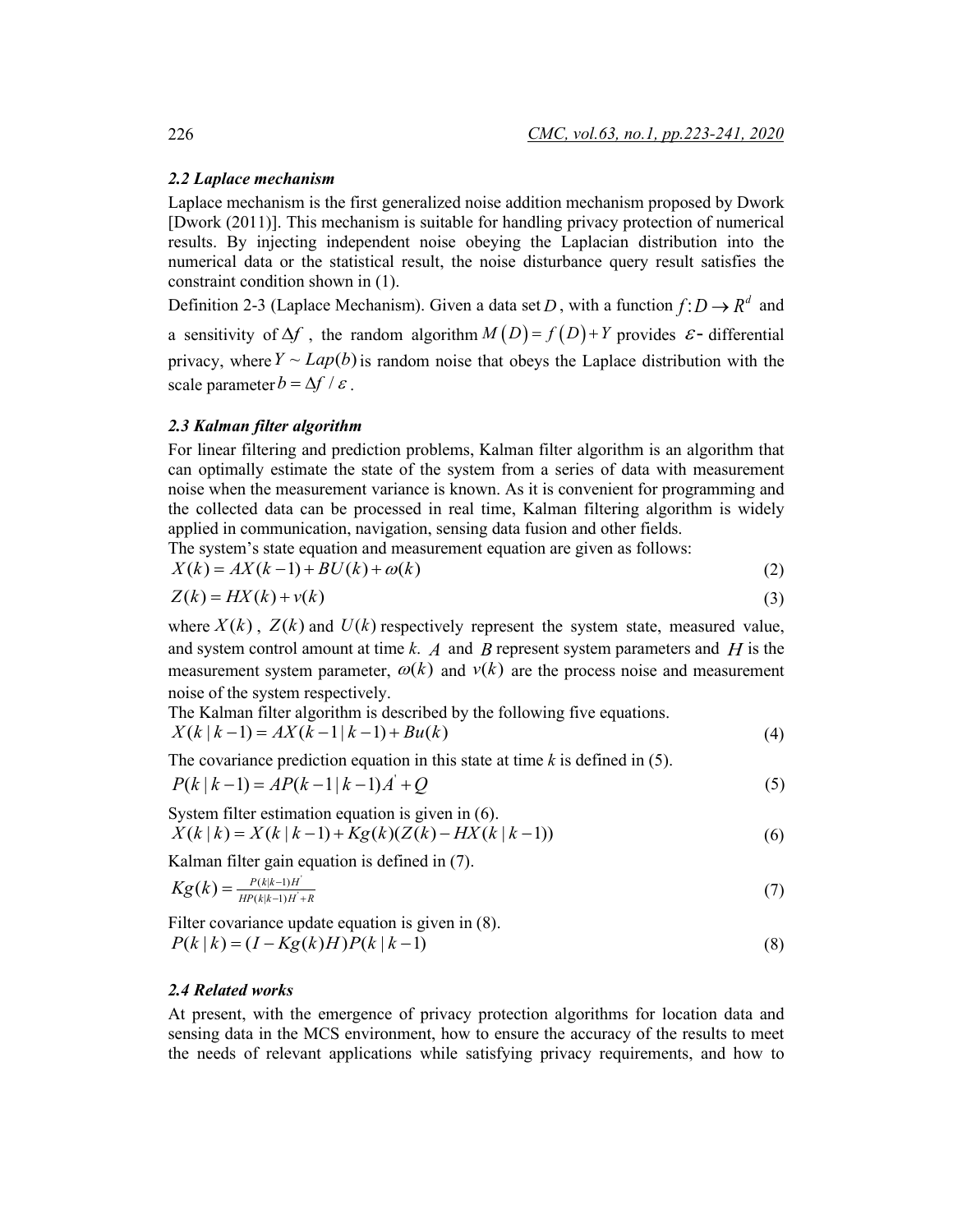improve the algorithm performance while maintaining acceptable computational overhead and resisting various attacks have become research hotspots. In order to solve the above problems, researchers have proposed many methods for privacy protection. According to the different protection strategies and ideas adopted, the algorithms can be roughly divided into three categories: data anonymity technology, data encryption technology and data perturbation technology.

The privacy protection algorithms based on data anonymity technology achieve the purpose of privacy protection by transplanting and generalizing data. K-anonymity [Sweeney (2002)] and l-diversity [Machanavajjhala, Gehrke, Kifer et al. (2006)] are two well-known data anonymization models. Based on the expansion of Merkle tree, Li et al. proposed a privacy protection mechanism that can control the other leaf nodes of the Merkle tree, authenticate participants anonymously without the trusted third-party [Li and Cao (2014)]. The proposed mechanism effectively realizes incentive schemes under the anonymous mechanism and avoids the single-point failure of the trusted third-party, the revealed data content of participants and the malicious attacks. Wang et al. [Wang, Cheng, Mohapatra et al. (2014)] proposed a privacy protection policy based on trust management and designed the trust classification levels of participants and privacy information sensitivity levels, where the platform cannot deduce the node identity when evaluating node behaviors. Eventually, the anonymity of the participant credibility assessment, privacy protection and data trust management can be achieved. Chen et al. [Chen, Wu, Li et al. (2014)] introduced a privacy protection technology based on k-anonymity that generalizes users. It is impossible for the server to distinguish which of the k users has completed the crowd sensing task, thus protecting the user's privacy.

The privacy protection algorithms based on data encryption technology commonly use homomorphic encryption to aggregate the ciphertext directly and the intermediate node can aggregate the ciphertext directly without decrypting the data, thereby achieving privacy preservation. IPHCDA [Ozdemir and Xiao (2011)] uses homomorphic encryption model which is based on elliptic curve and relevant information authentication codes to deal with external attacks and internal attacks. TTP-free method [Li and Cao (2013)] uses pseudonym and bling signature to protect user privacy, but its encryption operations may bring a burden of cost. Besides, trusted third-party node were used to verify the information uploaded by the participants. Through the establishment of various private and shared keys among the participants, the global public key can remove the association between participants and the server, and the MAC address conversion and network coding are considered to prevent IP address attacks [Shin, Cornelius, Peebles et al. (2011)]. Lv et al. [Lv, Mu and Li (2014)] puts forward a kind of non-interactive public key exchange mechanism utilizing the timeevolving topology model as well as two-channel cryptography: the time-evolving topology model is used to simulate the predicable periodic motion of nodes in Interstellar network, thus the nodes can predict when it conduct the public key exchange with whom; two-channel cryptography algorithm is used for non-interactive public key exchange and guarantees its reliability. Although, this mechanism can realize effective spreading of node public key and guarantee the confidentiality of data transmission in MCS, it requires that the nodes have relatively fixed orbit like stars in Interstellar networks which limits its application scope. Basudan et al. [Basudan, Lin and Sankaranarayanan (2017)] propose a lightweight certificateless scheme of signcryption based on which a privacy-preserving protocol is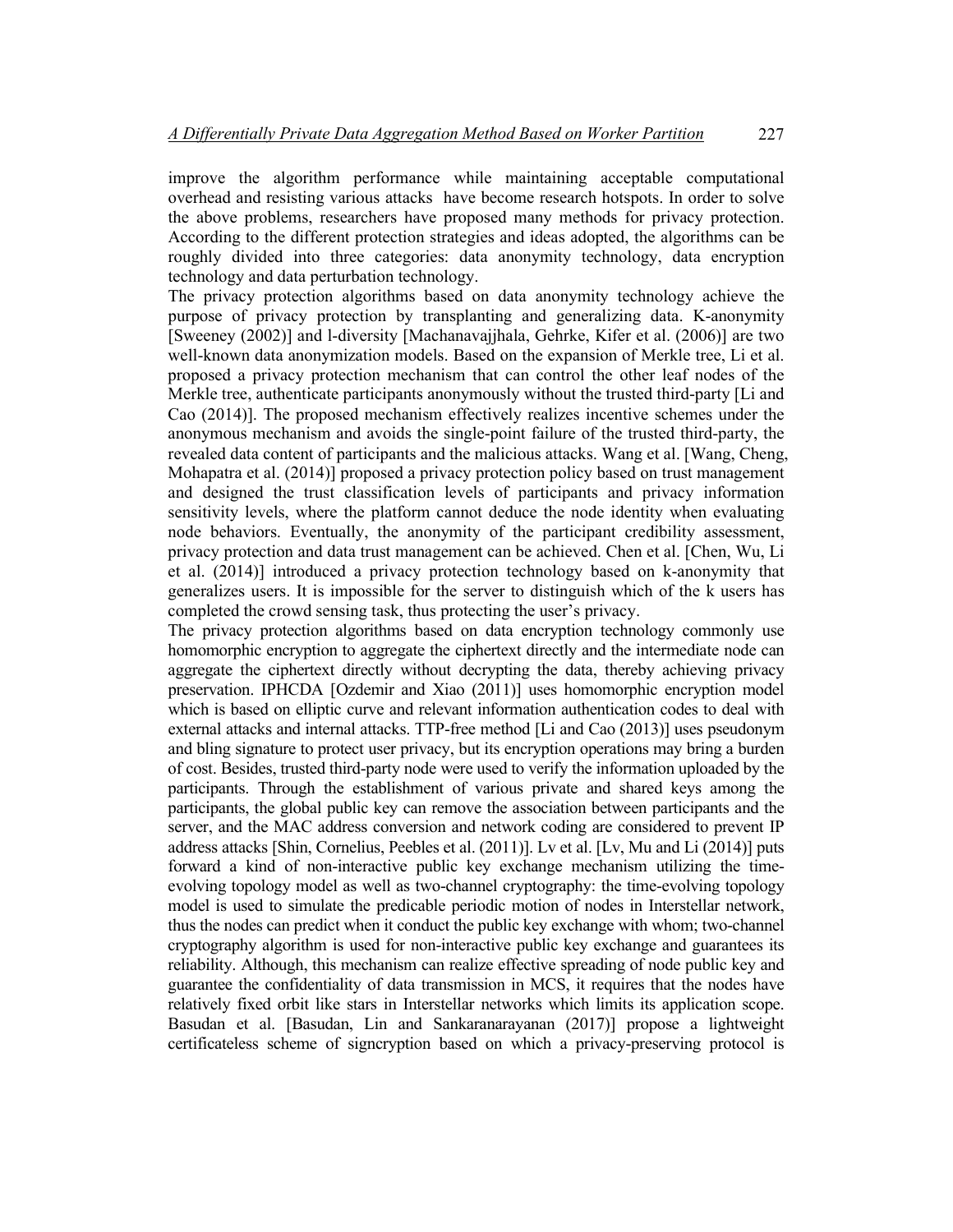designed for enhancing security in data transmission. With respect to privacy preserving, all the sensing data are encrypted. By introducing the certificateless scheme of signcryption, malicious roadside units (can be considered as the edge nodes) are prohibited from modifying the sensing data provided by the participants. Nevertheless, this work does not take into consideration the case when some participants become malicious. Fan et al. [Fan, Li and Cao (2015)] proposed a privacy-aware and trustworthy data aggregation protocol to preserve the privacy of the participants and restrict the behavior of malicious participants. Similar to Basudan et al. [Basudan, Lin and Sankaranarayanan (2017)], the goal of preserving privacy is fulfilled by encrypting the sensing data. To deal with malicious participants, Fan et al. [Fan, Li and Cao (2015)] propose the novel concept of a data value vector from which the participants pick one value to be their sensing result. Then a privacyaware data validation technique is derived to validate whether each participant has submitted valid data from the data value vector. Via this operation, the influence of malicious participants will be limited. However, the accuracy of the sensing result can be degraded. The privacy protection algorithms based on data perturbation technology are to add specific random noise in the original data or to perturb the real data through data slice recombination to achieve the purpose of privacy protection. SMAPT [He, Liu, Nguyen et al. (2007)] is a classic representative of data slice recombination technology. The basic idea is that the sensor node randomly splits the perceived data into multiple data slices, and the split data slice itself does not carry any valid information. The data slice can be reorganized to obtain the original sensory data, and the data slices are randomly exchanged between the nodes. The received slice is summed to eliminate the distinguishability of data slices, and then sent the sum results to the base station node for further fusion operation. Tang et al. [Tang and Ren (2015)] exploited the time-domain data transmission delay to achieve the data privacy protection. Firstly, the data is fragmented and the forwarding nodes are randomly selected to transmit the data slices to the sensing platform, thus the data processing server and the source nodes are separated to prevent the server from deducting the trueness and identity of participants. In the data transmission process, the participants are assigned with pseudonyms dynamically. The proposed algorithm can balance the relationship among security, delay rate and delivery rate. However, cutting off the connection between the source node and destination node completely makes the node evaluation impossible, resulting in the system performance degradation. Chen et al. [Chen, Ma and Zhao (2017)] designed a data privacy protection method especially for the untrusted server. The data are divided into multiple slices and forwarded to neighbor participants. The carrying participants send the fragment information directly to the server when the hop count reaches the threshold. Xiao et al. [Xiao, Li and Yuan (2010)] and Cormode et al. [Cormode, Procopiuc, Srivastava et al. (2012)] adopted the method of quadtree and kd-tree to evenly divide the space of user data distribution. Adding noise that satisfies the Laplace distribution to the statistical results, and releasing the statistical result after perturbation, so as to achieve the purpose of protecting the user's location privacy information. From the perspective of the generative antagonistic neural network and combining with the differential privacy protection mechanism, Hitaj et al. [Hitaj, Ateniese and Perez-Cruz (2017)] generated internal attack data and challenged the security of collaborative deep learning. Based on random response and Bloom-Filter, Fanti et al. [Fanti,

Pihur and Erlingsson (2015)] and Erlingsson et al. [Erlingsson and Korolova (2014)]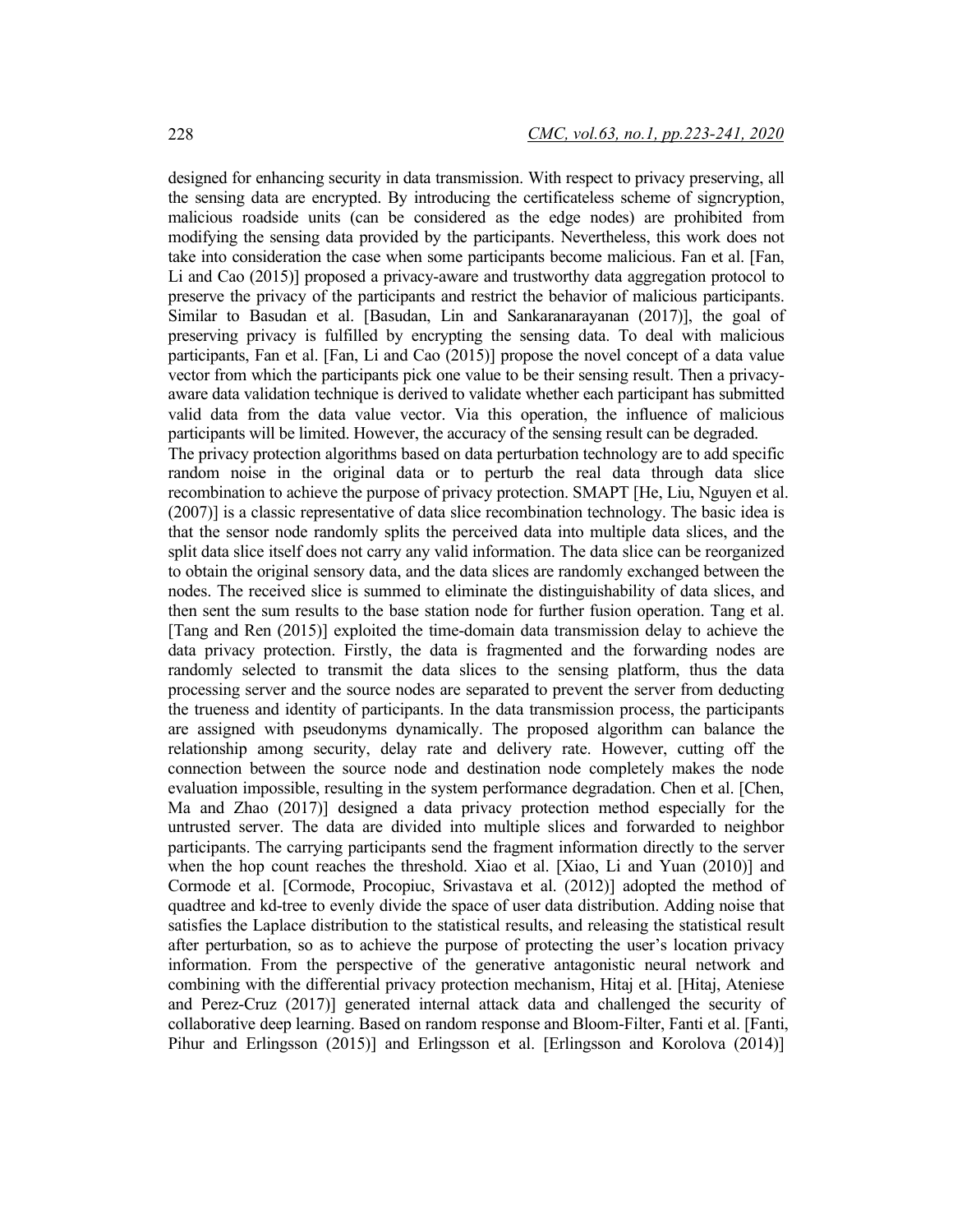achieved the collection of statistical information of user strings and long-term privacy protection of multiple data collection. Avent et al. [Avent, Korolova, Zeber et al. (2017)] proposed a hybrid model BLENDER with high availability and privacy protection by combining local privacy protection and centralized data mode. Nguyên et al. [Nguyên, Xiao, Yang et al. (2016)] addressed the privacy data collection problem of Samsung's smart mobile terminals, the accurate and efficient Harmony system is built by using the local differential privacy protection mechanism, which realizes the statistical analysis and machine learning functions supporting LDP. Chen et al. [Chen, Yu and Chirkova (2015)] perturbed relevant parameters in the wavelet transformation process to solve the privacy leakage problem in the process of wavelet clustering algorithm, protecting users' location privacy by distorting the number of data points in different equal-width networks through Laplace mechanism and exponential mechanism. To et al. [To, Ghinita and Shahabi (2014)] proposed a personalized localized differential privacy technology to solve the problem of location privacy protection. The concept of security zone is proposed according to the requirements of different privacy protection requirements of each user. Each user specifies a security zone that they can tolerate, then the localized differential privacy technology is used to perturb the user's security zone, so that the attacker can recognize that the concept of a user's security zone is less than a certain threshold. Chen et al. [Chen, Li, Qin et al. (2016)] proposed an architecture for location data acquisition using LDP technology. The user sends the data to a trusted atomic service provider, which is responsible for collecting and updating the location data with privacy parameters  $\epsilon$  according to meet the difference of Private Spatial Division (PSD) way. Then the PSD information is stored on the server side and the user responds to requests from the requester.

In summary, each type of technology has its own advantages and disadvantages and performance for different application requirements. There is no way to solve all the problems of privacy protection. The choice of specific methods depends on the application scenarios and the participants' personalized privacy requirements. Usually the tasks published by the MCS platform are sensitive to time and location. Therefore, facing the location sensitive and personalized privacy requirements of participants, how to improve the availability of sensing data on the basis of preserving participants' privacy is an urgent problem to be solved.

# **3 A data aggregation method based on worker partition and location obfuscation** *3.1 System model*

Consider an MCS system consisting of a centralized platform, a set of participating workers  $\{1, ..., N\}$ , N is the number of workers, as illustrated in Fig. 1. The task requires workers to report to the platform their local sensing data of a specific object or phenomenon (e.g., spectrum sensing and environmental monitoring). To enhance the reliability of the result, the platform will aggregate the sensing data, as the reliability of each worker's sensing data may be different due to different sensor qualities.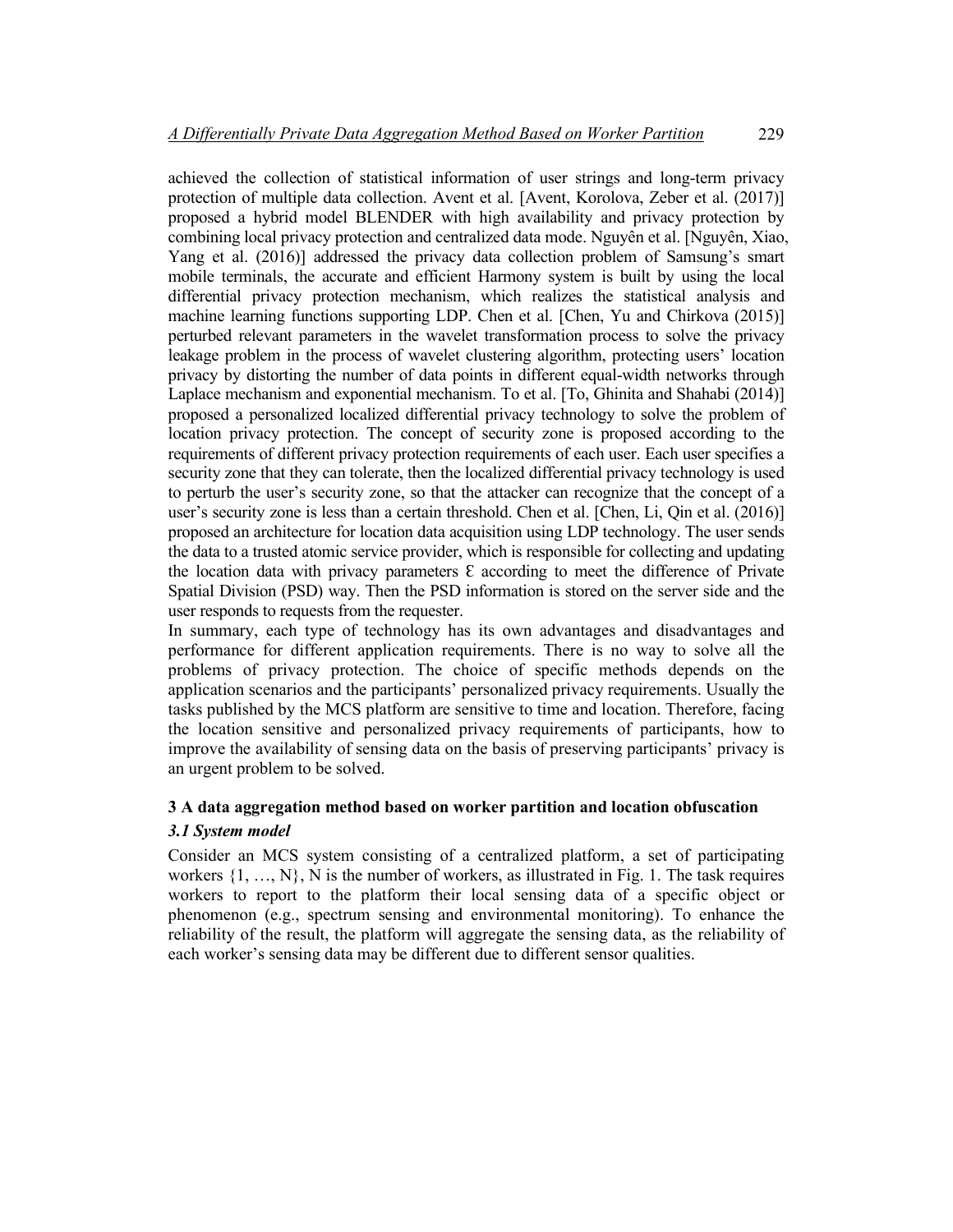

**Figure 1:** System model of MCS

In this paper, we assume that the MCS platform is untrusted and may be curious to workers' sensing data. We also assume that all workers involved in responding to sensing tasks have been selected under a certain incentive mechanism. In other words, workers are the winners of all participants according to a certain incentive mechanism. And that the sensor has a certain systematic error. Besides, due to various privacy concerns, each worker may have his/her own privacy protection requirements and is not willing to send their precise location and sensing data to the MCS platform directly. Moreover, in this paper, we assume that the number of tasks is smaller than that of participants on the MCS platform, so no selected worker needs to perform more than one task in one snapshot of the task allocation. This assumption is reasonable as today's milestone MCS applications have already attracted millions of users (e.g., Waze [Waze (2016)]), and limiting the number of tasks for each user can benefit both the quality of task performing and user fairness. Last but not the least, further process and analysis of the aggregated data on the MCS platform will be not considered in this paper.

#### *3.2 The framework of the data aggregation method*

DP-DAWL method is based on worker partition and location obfuscation. The overall idea of the proposed method is to provide aggregated sensing data to the untrusted MCS platform, while preventing workers' location and original sensing data from acquiring by the platform. Considering that the number of workers in different regions can be various and workers may have his/her privacy requirements, the DP-DAWL method firstly uses improved K-means algorithm to divide workers into several groups according to worker density, then adopts differential privacy as the privacy preserving model and assign different privacy budget to the groups, the assigned privacy budget depend on group density (the number of workers in a group). To protect workers' privacy, each worker's location was obfuscated and sensing data is perturbed by adding Laplace noise. The obfuscated location and perturbed sensing data then are uploaded to the platform, and data aggregation is performed by the platform. Since aggregated data is perturbed and data utility has been decreased, the platform uses improved Kalman filter algorithm to filter out the added noise in best effort without losing workers' privacy. After data filtering, the utility of aggregated data can be improved for further process and analysis.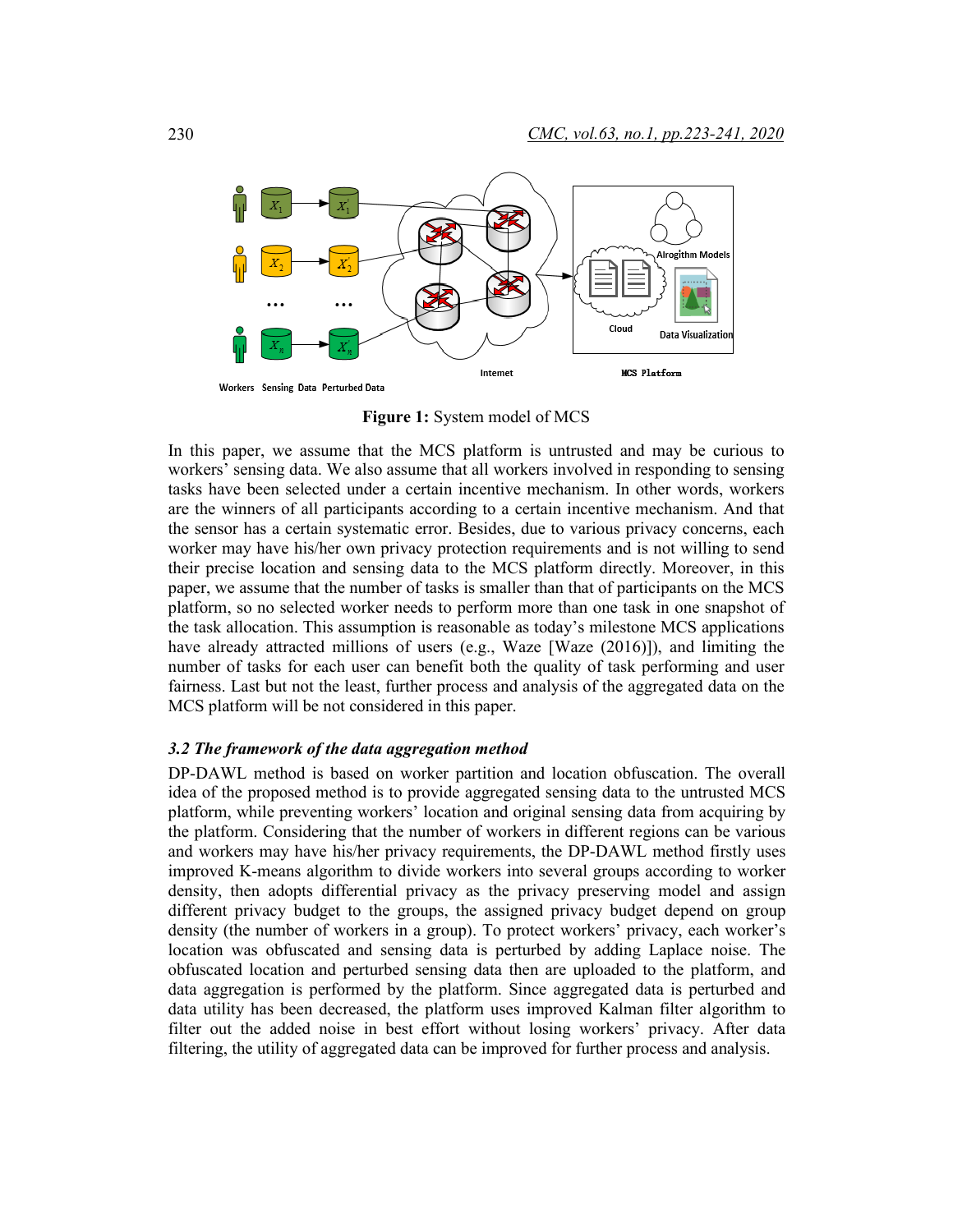

**Figure 2:** Data flow of DP-DAWL method

The data flow diagram of the proposed data aggregation method in this paper is shown in Fig. 2 and can be described as follows. The MCS platform firstly publish application scenario and sensing data requirements. All workers first perform a simple linear transformation (here relative position shift) of their original location data. And then all workers upload their transformed location data to the platform (here we assume workers have been successfully selected from candidate participants according a certain incentive mechanism). The platform divides the worker into different groups (clusters) according to their location information by using an improved K-means clustering algorithm, detailed clustering process description is presented in the next section. Based on the clustering result and combined with differential privacy model, different privacy budgets are allocated for different groups. Workers in the same group have the same privacy budget, and sensing data of workers will be perturbed before uploading to the platform, the added noise of sensing data depends on the assigned privacy budget. At the same time, according to the privacy budget allocated by different clustering, works in the different group will have different radius and workers in the same group will have same radius. Then take the original location of each worker as the center, and randomly generate four positions within this radius ([Labrador, Wightman and Perez  $(2011)$ ] recommend N=4 in order to maintain acceptable variability in the final noise, while increasing the average distance from the original point compared with using just one sample). Finally, the farthest location from the center is selected to obfuscate the original location data of the worker. After finishing these two things, workers upload both the obfuscated location data and the perturbed sensing data to the platform. The platform uses am improved Kalman filter algorithm to filter out the added noise in best effort, the added noise includes both added noise of sensing data and the system noise in the sensing process. Through filtering step, the platform can finally gain better utility of aggregated data while preserving workers' privacy.

As mentioned before, we assume that the MCS platform is untrusted. During the whole process of the method, the platform only gets the knowledge of the simple linear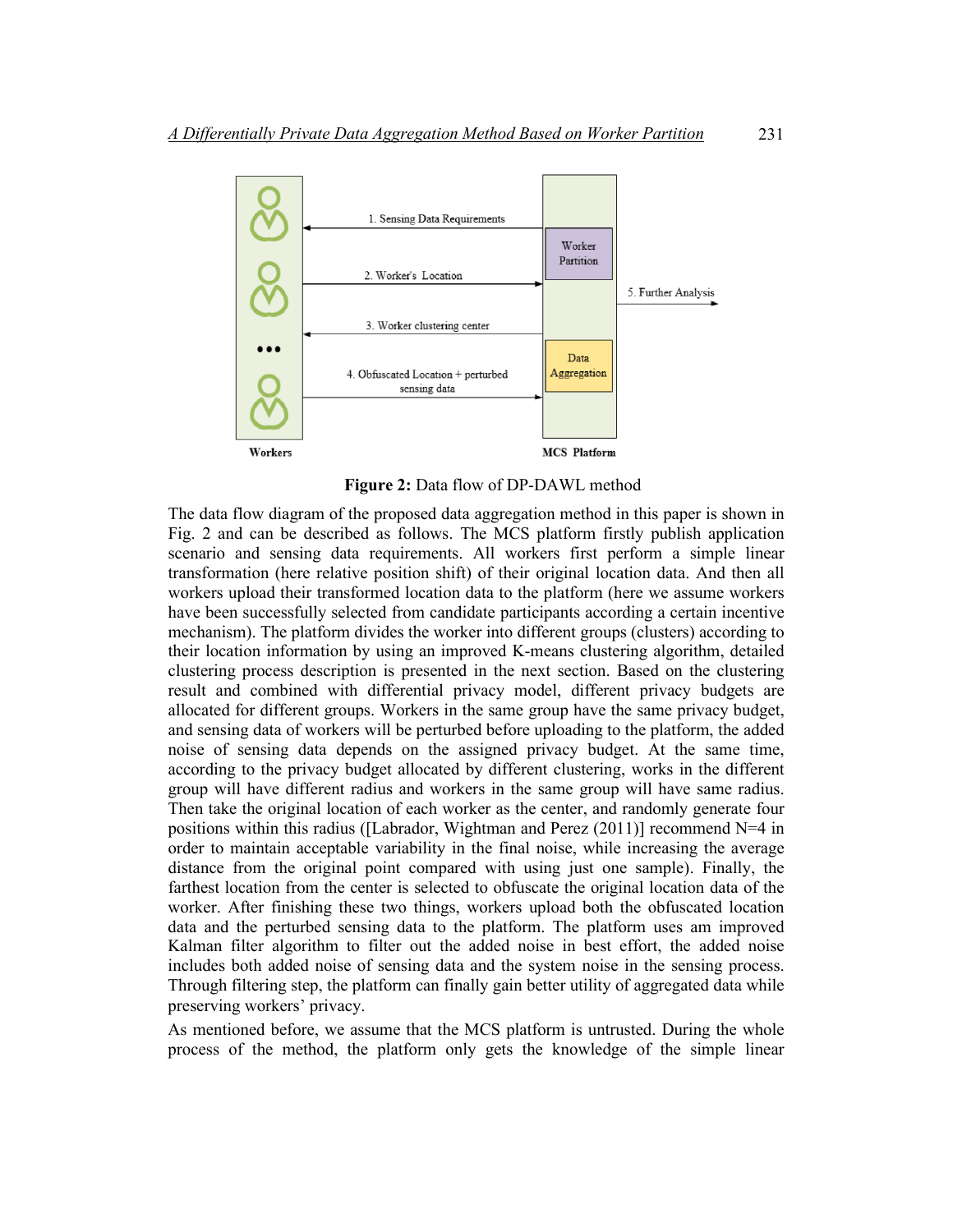transformed location of workers to perform group partition and cluster center of each group (cluster). Since workers move during the task execution phase and each worker's real location was obfuscated and sensing data is perturbed, worker's privacy can be preserved, strict privacy analysis is presented in Section 3.6.

In summary, the process flow of DP-DAWL method is described as follows:

### **The DP-DAWL Algorithm**

| Input:  | worker set W and each worker's initial location $l_i$ , the initial number of<br>cluster <i>iNum</i> , privacy budget $\mathcal{E}$ , max iteration time T                                                                                          |  |  |  |  |
|---------|-----------------------------------------------------------------------------------------------------------------------------------------------------------------------------------------------------------------------------------------------------|--|--|--|--|
| Output: | filtered aggregated sensing data $D'$ , root mean square error                                                                                                                                                                                      |  |  |  |  |
| Step 1. | Divide workers into different groups by using the improved clustering<br>algorithm based on Euclidean distance, each group is assigned a privacy<br>budget according to group size. // the improved clustering algorithm is<br>given in Section 3.3 |  |  |  |  |
| Step 2. | Add Laplace noise into each worker's sensing data and obfuscate each<br>worker's location.                                                                                                                                                          |  |  |  |  |
| Step 3. | Upload the obfuscated location and the perturbed sensing data to the<br>MCS platform.                                                                                                                                                               |  |  |  |  |
| Step 4. | Filtering the noisy aggregated data by using the improved Kalman filter<br>algorithm. // the improved Kalman filter algorithm is given in Section 3.5                                                                                               |  |  |  |  |
| Step 5. | Calculate the optimal estimation of filtered data and root mean square error                                                                                                                                                                        |  |  |  |  |

#### *3.3 Worker partition using improved K-means algorithm*

Since the MCS platform is untrusted and workers may personalize privacy requirements, we firstly partition the worker into different groups before they begin to execute the task. We do this step for the following reason. It is natural that different regions have various population density. Workers in the population intensive region commonly require more strict privacy preservation while workers in the population sparse region require less. According to the distribution of workers, workers can be classified into different groups, workers in the intensive group will be assigned more privacy budget and workers in the sparse group will be assigned less privacy budget. Workers in the same group will have same privacy budget.

We use an improved K-means algorithm to classify workers into different groups, each group is a cluster of K-means algorithm. K-means classification algorithm is widely used because of its simple implementation and good clustering effect for unsupervised learning. However, there are some disadvantages of K-means such as being sensitive to the selection of initial class cluster center and easily falling into local optimum. To overcome these disadvantages, we improve the K-means algorithm by using contour coefficient to adaptively select of optimal cluster number, thus the clustering result can be optimized.

In stage of data pre-processing, workers' location is normalized to the range of [0, 1]. In the stage of data clustering, the contour coefficient mechanism is introduced to adaptively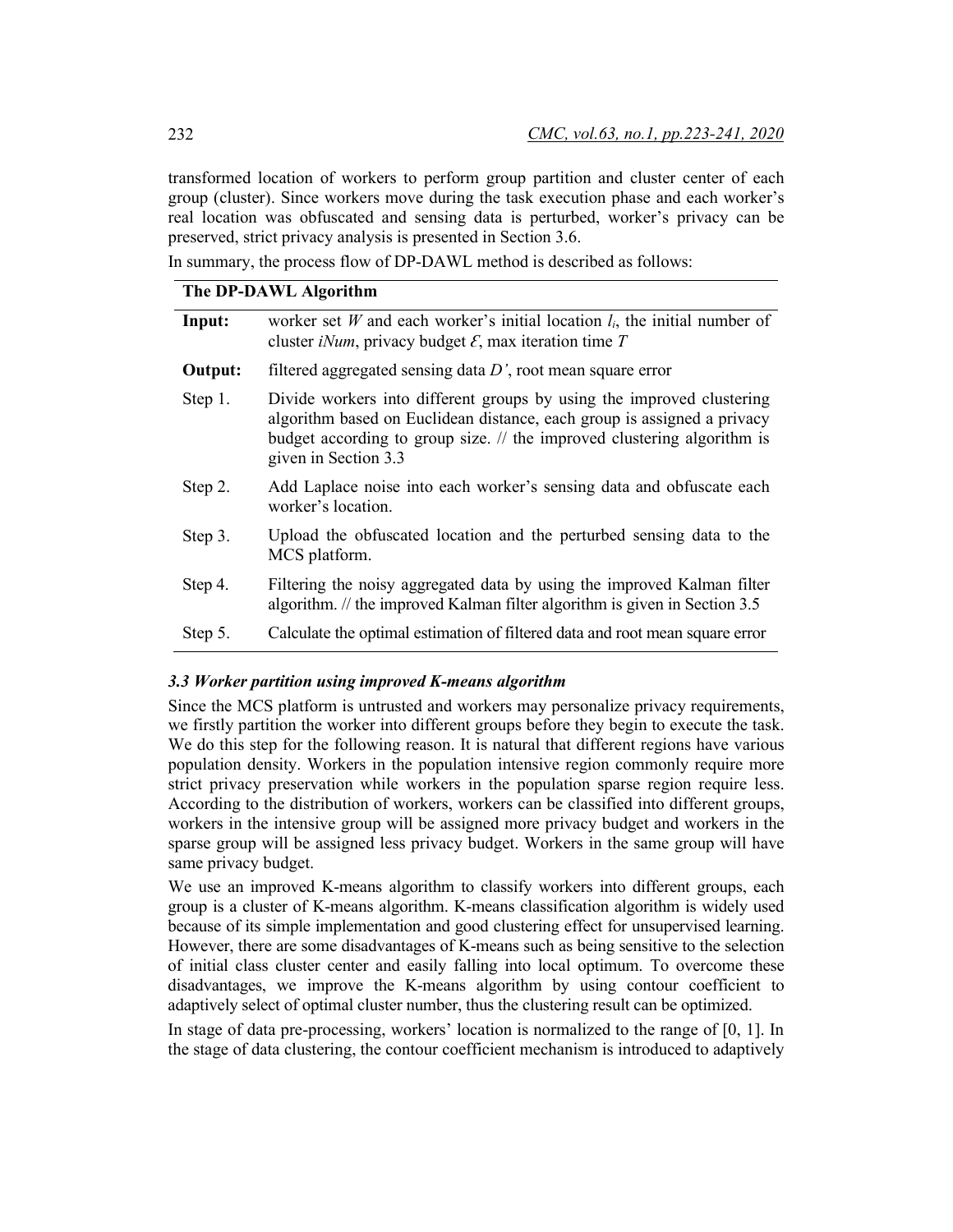select the number of clusters. Firstly, the contour coefficients of all the workers' locations are found and have to be averaged. The average value of contour coefficients has a range of [-1, 1], the larger value of average contour coefficient means better clustering result. The final step is to select the number of clusters with the largest average contour coefficient as the optimal value through multiple iterations.

Combined with the above description, the execution flow of the improved K-means algorithm is described as follows:

| The improved K-means Algorithm |                                                                                                                                                                                                                                                              |  |  |  |  |  |
|--------------------------------|--------------------------------------------------------------------------------------------------------------------------------------------------------------------------------------------------------------------------------------------------------------|--|--|--|--|--|
| Input.                         | Sensing data D, Initial cluster number INum, Iterations T                                                                                                                                                                                                    |  |  |  |  |  |
| Output.                        | Optimal cluster number K and its cluster center, the number of workers<br>contained in each cluster                                                                                                                                                          |  |  |  |  |  |
| Step 1.                        | Randomly select a location data from the sensing data D as the initial<br>cluster center $G_1$                                                                                                                                                               |  |  |  |  |  |
| Step 2.                        | Normalize the location data, calculate the shortest distance $Dis(x)$<br>between each location data and the current existing cluster center, and<br>select the location data with the largest distance as the new cluster<br>center by contour coefficients. |  |  |  |  |  |
| Step 3.                        | Repeat Step 2 to determine the optimal number of clusters<br>$K = \{G_1, G_2, \cdots G_k\}$                                                                                                                                                                  |  |  |  |  |  |
| Step 4.                        | Calculate the distance of each location data to the K cluster centers and<br>cluster them into the class corresponding to the cluster center with the<br>smallest distance.                                                                                  |  |  |  |  |  |
| Step 5.                        | For each category $G_i$ , recalculate the centroid of all location data for<br>that class to update the cluster center                                                                                                                                       |  |  |  |  |  |

# *3.4 The noise mechanism*

The NRand algorithm consists of generating N uniformly distributed random points within a circular domain that is centred on the original coordinates, in order to select the farthest one from the original point; this point will be reported to the service provider as the user's location. Labrador et al. [Labrador, Wightman and Perez (2011)] recommend N=4 in order to maintain acceptable variability in the final noise, while increasing the average distance from the original point compared with using just one sample. In this paper, the NRand algorithm is used to obfuscate the original sensing position of workers based on the results of worker clustering. According to the privacy budget allocated by different clustering, works in the different group will have different radius and workers in the same group will have same radius. Then take the original location of each workers as the center in group, and randomly generate four positions within this radius. Finally, the four positions are located furthest from the center of the circle to obfuscate the original sensing position and upload it to the platform.

As mentioned above, workers located in different areas may need diverse levels of privacy preservation. After we use the improved K-means algorithm to classify workers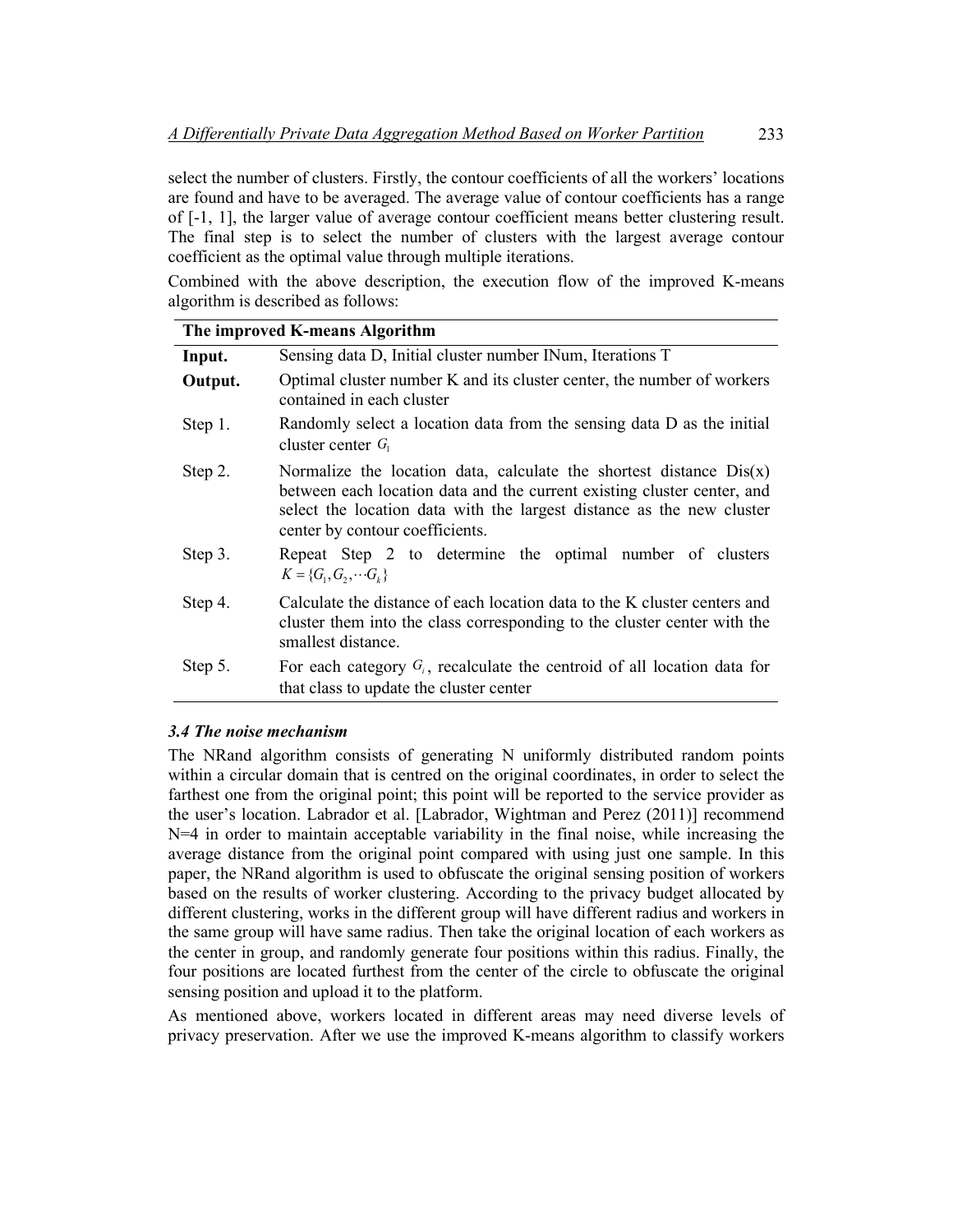into different groups (clusters), each group will be assigned a privacy budget, and according to this assigned privacy budget, the noise that are added to the sensing data of workers in the same group can also be calculated. The main idea of assignment is that workers in the population intensive group will be assigned more privacy budget and workers in the population sparse group will be assigned less privacy budget. Workers in the same group will have same privacy budget. We adopt Differential Privacy model as our privacy preservation method since Differential Privacy gives a strict, quantitative representation and proof of the privacy risk.

We use Laplace mechanism to add different noise perturbations to workers in different groups (clusters). The specific implementation ideas are as follows:

Assume that m is the number of clusters and  $\epsilon$  is the total privacy budget,  $\epsilon_i$  is the privacy budget of i-th group (cluster) Gi,  $\epsilon$  and  $\varepsilon_i$  satisfy that  $\varepsilon = \sum_{i=1}^m \varepsilon_i$ , and  $\varepsilon_i = \frac{n_i}{N}$ ,

where  $n_i$  is the number of workers in the group Gi, and N is the total number of workers participating the sensing task.

Then the Laplace noise added to workers' sensing data in different groups can be expressed in the following equation:

$$
f'(X_{G_{ij}}) = f(X_{G_{ij}}) + Lap(\frac{\Delta f}{\varepsilon_i})
$$
\n(9)

where  $f(X_{G_i})$  represents the original sensing data of worker wj in group Gi, and  $Lap(\frac{\Delta f}{\epsilon_i})$ represents the added noise.  $\Delta f$  is global sensitivity and  $f'(X_{G_g})$  is the perturbed sensing data. Only after the noise was added to workers' sensing data, the perturbed sensing data can be uploaded to the MCS platform for further process and analysis.

#### *3.5 Data aggregation using kalman filter*

Sensing data of each worker is added Laplace noise according to the assigned privacy budget and each worker's location is obfuscated. Then both perturbed sensing data and obfuscated location are uploaded to the untrusted MCS platform. However, noisy aggregated sensing data may greatly reduce the utility of sensing data. In order to improve the data utility, DP-DAWL method adopts the improved Kalman filter algorithm to filter out noise without compromising workers' privacy.

Since the workers participating in the sensing task are traveling around certain region rather than fixing at one point during phase of task execution, when sensors of a worker collect sensing data, the process noise is also not fixed but changes with time. For example, in remote areas, the sensor signal is weak, the interference signal is small, and the process noise is small. In the bustling downtown area, there are many interference signals. Based on this, improve process noise of system model based on system process noise affected by worker density. The greater the worker density, the greater the process noise of the sensing system. Specifically, larger process noise is set when worker is in a worker intensive area, and smaller process is set when worker is in a worker sparse area. The improve Kalman filter algorithm firstly establishes the sensor system model with noisy sensing data as state quantity. Then the true value of the current moment can be estimated using the state of the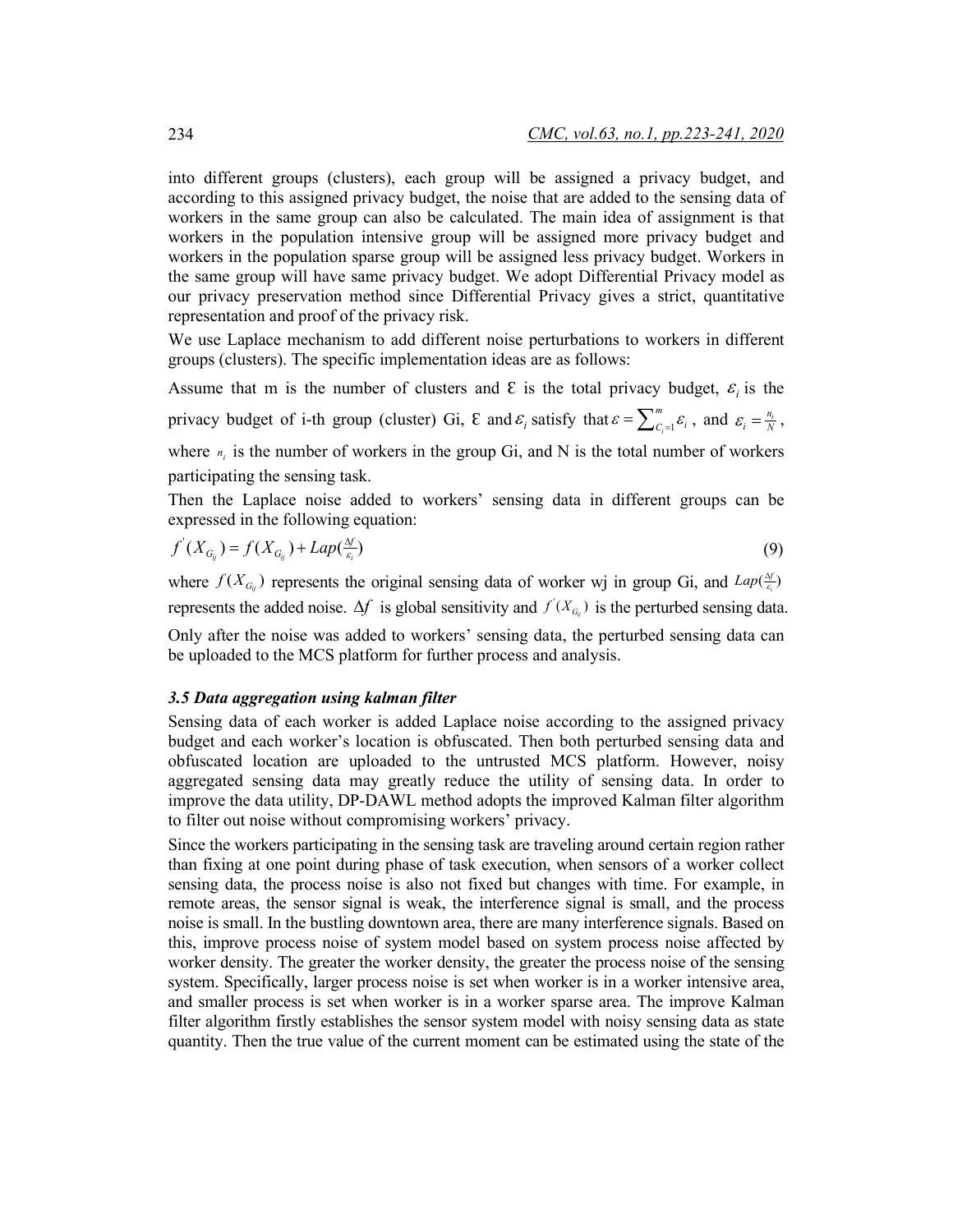previous moment. That is, if the sensor system is at time k, the state of time k can be predicted and updated by the state of k-1 according to Eq. (4). After updating the system state information, the covariance of the system state can be predictive updated by Eq. (5), where  $P(k | k - 1)$  is the covariance corresponding to system state  $X(k | k - 1)$ , and Q is the covariance of system process state noise  $\omega(k)$ . From the previous steps, the prediction result of the state at the current time k can be calculated according to the system state of the previous time k-1. Then, according to the measured value of state k and combined with the predicted value, the state k at the current moment can be estimated according to Eq. (6), where Kg is the Kalman Gain corresponding to the Kalman filter algorithm, which is updated by Eq. (7) itself. And R is the covariance of the system's measured state noise  $v(k)$ . At this point, the prediction and update of the current state k of the untrusted MCS platform can be realized. Since Kalman filter algorithm is an iteratively updated algorithm, it is necessary to further estimate the state covariance of  $X(k|k)$  at the current time k according to Eq.  $(8)$ , so as to perform the covariance update at time  $k+1$ . Thus, when the state covariance  $P(k | k)$  is obtained at the current moment and after the system enters the time k+1,  $P(k|k)$  is  $P(k-1|k-1)$  in Eq. (6). In this way, the algorithm can perform autoregressive and iterative operations to obtain filtered sensing data.

In summary, the execution flow of the improved Kalman filtering algorithm is given as follows:

| The improved Kalman Algorithm |                                                                                                                                                                                                    |  |  |  |  |
|-------------------------------|----------------------------------------------------------------------------------------------------------------------------------------------------------------------------------------------------|--|--|--|--|
| Input:                        | Perturbed sensing data $D$ , Sensing data record count N                                                                                                                                           |  |  |  |  |
| Output:                       | Filtered and aggregated of sensing data and root mean square error                                                                                                                                 |  |  |  |  |
| Step 1.                       | The sensor system model is established and the parameters are set by<br>using the sensing data after the perturbation as the state quantity by the<br>Eqs. $(2)$ and $(3)$ .                       |  |  |  |  |
| Step 2.                       | Improve process noise of system model based on system process noise<br>affected by population density. The greater the population density, the<br>greater the process noise of the sensing system. |  |  |  |  |
| Step 3.                       | Predicting state $X(k k-1)$ at time k according to the state at time k-1 by<br>Eq. $(4)$ .                                                                                                         |  |  |  |  |
| Step 4.                       | Estimating the system prediction error $P(k k-1)$ at time k according to<br>the system prediction error at time $k-1$ by Eq. $(5)$ .                                                               |  |  |  |  |
| Step 5.                       | Calculating the Kalman gain $Kg$ by Eq. (7).                                                                                                                                                       |  |  |  |  |
| Step 6.                       | Calculating the optimal estimate $X(k k)$ of the system by Eq. (6).                                                                                                                                |  |  |  |  |
| Step 7.                       | Calculating the system prediction error $P(k k)$ of the current moment of<br>the system by Eq. $(8)$ .                                                                                             |  |  |  |  |
| Step 8.                       | After reaching N times, the algorithm ends, otherwise it will return to<br>Step 3 to continue execution.                                                                                           |  |  |  |  |
| Step 9.                       | Output filtered and aggregated of sensing data and root mean square error.                                                                                                                         |  |  |  |  |

# **The improved Kalman Algorithm**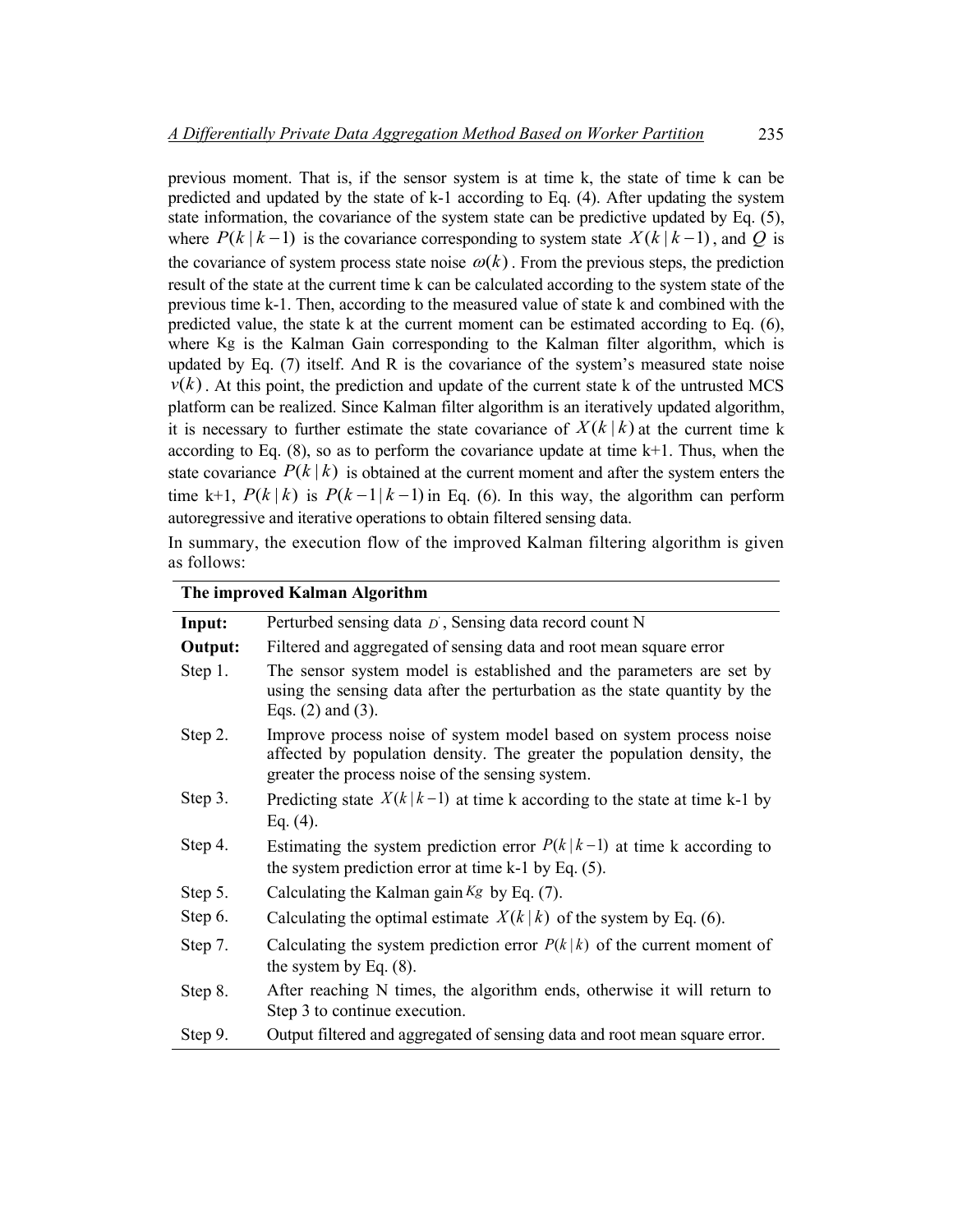#### *3.6 Privacy analysis*

In this section, we will prove DP-DAWL method satisfy  $\varepsilon$  -differential privacy according to the sequence combination theorem and post-processing property.

The total privacy budget is  $\varepsilon$ , and according to the execution flow of DP-DAWL method, workers are firstly divided into groups and the number of groups is N, the privacy budget assigned to the group Gi is  $\varepsilon_i$ , and satisfied  $\sum_{i=1}^{N} \varepsilon_i = \varepsilon$ . Since different groups are all come from the same worker set, according to the sequence combination theorem of differential privacy, if we want prove that the DP-DAWL method satisfies  $\varepsilon$ . differential privacy under any adjacent datasets *D* and *D*' , we firstly need to prove that DP-DAWL method satisfies  $\varepsilon_i$ -differential privacy for adjacent datasets Gi and  $G_i$ <sup>'</sup>.

The proof process is as follows. For adjacent datasets  $G_i$  and  $G_i$ , the number of different workers between  $G_i$  and  $G_i$  can be expressed by global sensitivity. The global sensitivity is defined as  $\Delta f = |$  *Count*  $(G_i) -$  *Count*  $(G'_i)$  | .

Probability ratio of output 0 on adjacent sets  $G_i$  and  $G'_i$  is as follows.

$$
\frac{\Pr[b[G_i] = o]}{\Pr[b[G_i] = o]} = \frac{\frac{\varepsilon_i}{2\Delta f} e^{-\frac{\varepsilon_i}{\Delta f}[Count(G_i)]}}{\frac{\varepsilon_i}{2\Delta f} e^{-\frac{\varepsilon_i}{\Delta f}[Count(G_i)]}}
$$
\n
$$
= \frac{e^{-\frac{\varepsilon_i}{\Delta f}[Count(G_i)]}}{e^{-\frac{\varepsilon_i}{\Delta f}[Count(G_i)]}}
$$
\n
$$
= e^{\frac{\varepsilon_i}{\Delta f}[Count(G_i)]}
$$
\n
$$
= e^{\frac{\varepsilon_i}{\Delta f}[Count(G_i) - Count(G_i)])}
$$
\n
$$
\leq e^{\varepsilon_i}
$$
\n(10)

From the above proof, it can be seen that DP-DAWL method satisfies  $\varepsilon_i$  -differential privacy for adjacent datasets  $G_i$  and  $G_i$ . According to the sequence combination theorem, DP-DAWL method satisfies  $\varepsilon$ -differential privacy before the stage of Kalman filter.

As we know, the input of the improved Kalman filter algorithm is output of the previous algorithm which satisfies  $\varepsilon$ -differential privacy as above analysis. According to the post-processing property of differential privacy, we can prove that DP-DAWL method satisfies  $\varepsilon$  -differential privacy.

#### *3.7 Computational complexity analysis*

The main computation overhead of DP-DAWL method are clustering process and data aggregation process using Kalman filter. Firstly, the normalized preprocessing is added to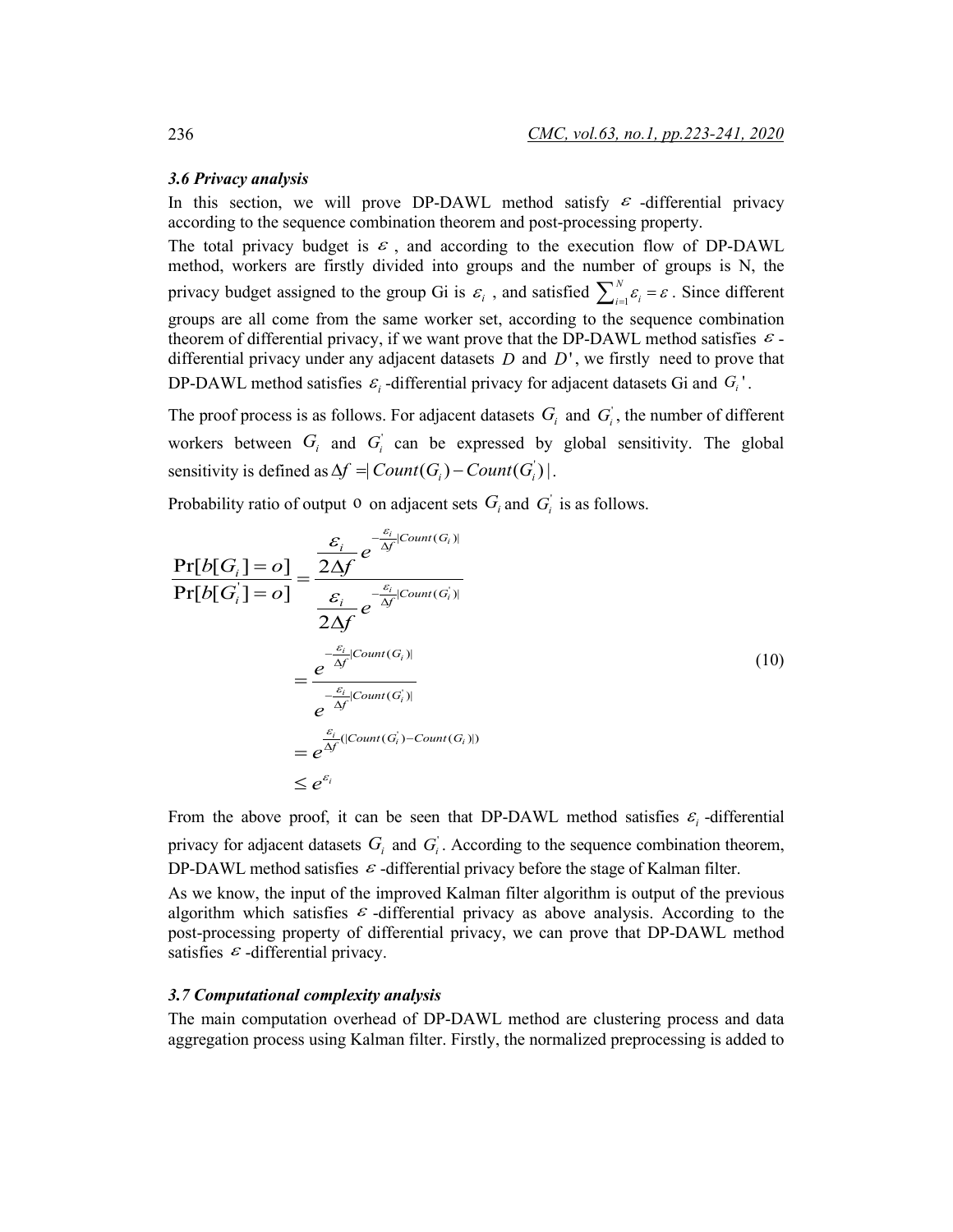the data of the traditional K-means algorithm to eliminate the influence of different orders of magnitude data. Secondly, according to the contour coefficient, the optimal number of clusters is selected adaptively in the algorithm, which makes the selection method and number constraint of cluster center more reasonable. The complexity of the algorithm is  $O(k*k*m*n)$ . Where k is the number of clusters, n is the number of workers in the dataset, and m is the spatial dimension of the dataset. The data aggregation process filters the added noise of the sensing data and the error noise of the sensing system according to the process noise of the improved Kalman filter algorithm to improve the utility of sensing data. The complexity of data aggregation process is  $O(m^{2.376} + n^2)$ . The total complexity of the algorithm in this paper is  $O(k * k * m * n) + O(m^{2.376} + n^2)$ . Since n is very large in the sensing data, k and m are much smaller than n. So the final complexity of the algorithm is  $O(n^2)$ .

#### **4 Experiment analysis**

The experimental hardware environment is Intel (R) Xeon (R) CPU E5-2650 v4  $@$  2.20 GHz 2.20 GHz (4 processor), 32 G memory, 930 G hard disk storage space. The software environment is Windows 10 operating system, Eclipse2017, related algorithms are realized in Java language. The experimental data is randomly generated by a pseudorandom number generator to generate six sets of synthetic datasets with different number of workers. Each dataset contains a considerable number of workers, each worker's initial location, and sensing data for a task, where the worker ID range is  $[0, N-1]$  (N is the number of workers) and the worker's initial location is a two-dimensional array with data range of [-500,500], and the sensing data range of a task is [0,1000]. Results of the improved K-means algorithm are analyzed by clustering compactness (CP) and clustering separation (SP). Perturbed sensing data is aggregated and filtered by the improved Kalman filter algorithm, and the utility of the filtered data is analyzed by using root mean square error and mean absolute error.

#### *4.1 Clustering result analysis*

This experiment uses datasets with various workers to verify the clustering results of the improved K-means algorithm. Because the datasets used in the experiment is randomly generated by the pseudo-random number generator, there is no cluster evaluation tag. Therefore, we use clustering compactness (CP) and clustering separation (SP) as internal evaluation indexes of clustering to evaluate the utility of clustering results. Lower value of CP means the closer distance of intra-cluster, higher value of SP means the further distance of inter-cluster. Different datasets with size of 2000, 4000, 6000, 8000, and 10000 respectively, are used to verify the improved K-means algorithm and calculate CP & SP. The experimental result is given in Tab. 1.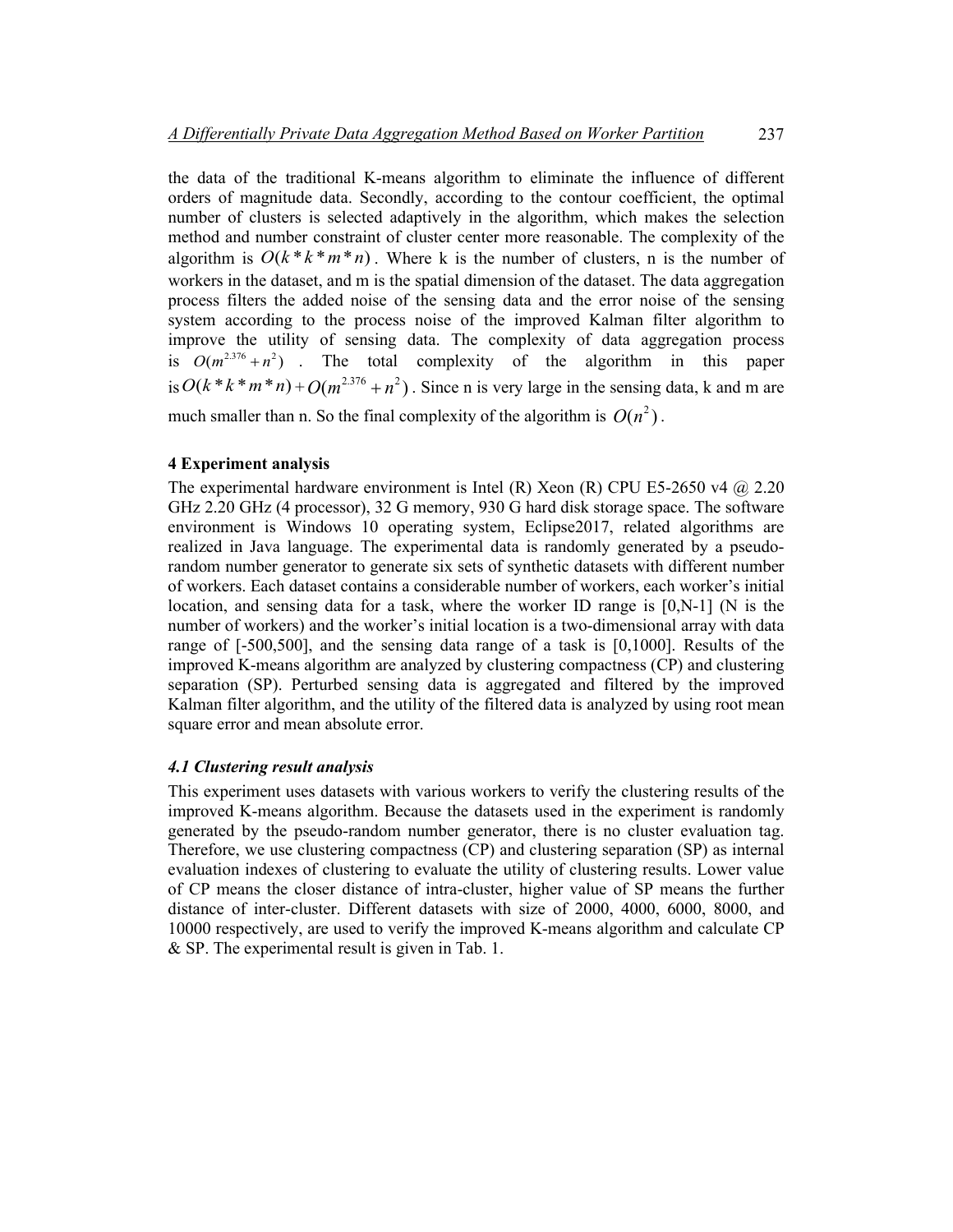| Evaluation | <b>Dataset Size (workers)</b> |       |       |       |       |  |
|------------|-------------------------------|-------|-------|-------|-------|--|
| Index      | 2000                          | 4000  | 6000  | 8000  | 10000 |  |
| CP         | 0.043                         | 0.052 | 0.082 | 0.082 | 0.023 |  |
| <b>SP</b>  | 0.757                         | 0.734 | 0.779 | 0.707 | 0.706 |  |

**Table 1:** Clustering result analysis

It can be seen from the above Tab. 1 that the clustering result is more accurate by optimizing the data normalization preprocessing and the contour system adaptively selecting the optimal number of clusters. Among the clustering results of different datasets, the clustering distance in the same group (cluster) are very close, and the optimal value is 0.023. The clustering distance between the different groups (cluster) is very far, and the optimal value is 0.779.

#### *4.2 Data aggregation result analysis*

The experiment uses two sets of datasets with 5000 and 10000 workers respectively, to verify the utility of aggregated sensing data after filtering in the untrusted MCS platform. In the process of aggregation filtering, the sensor system model is established by using perturbation sensor data as a state variable. Based on the clustering results, the utility of data aggregation is compared by assigning different privacy budgets. Considering that the process noise of the system increases with the increase of workers, with a total privacy budget of 0.1, 0.3, 0.5, 0.7, and 0.9, the process noise of the system is set to 0.1, 0.3, 0.5, 0.7, and 0.9, respectively. Finally, using the improved Kalman filter algorithm, the utility of the filtered data is verified by the root mean square error and the mean absolute error under different privacy budgets and process noises. Root mean square error is shown in Fig. 3 and mean absolute error is shown in Fig. 4.



**Figure 3:** Root mean square error of data aggregation under different datasets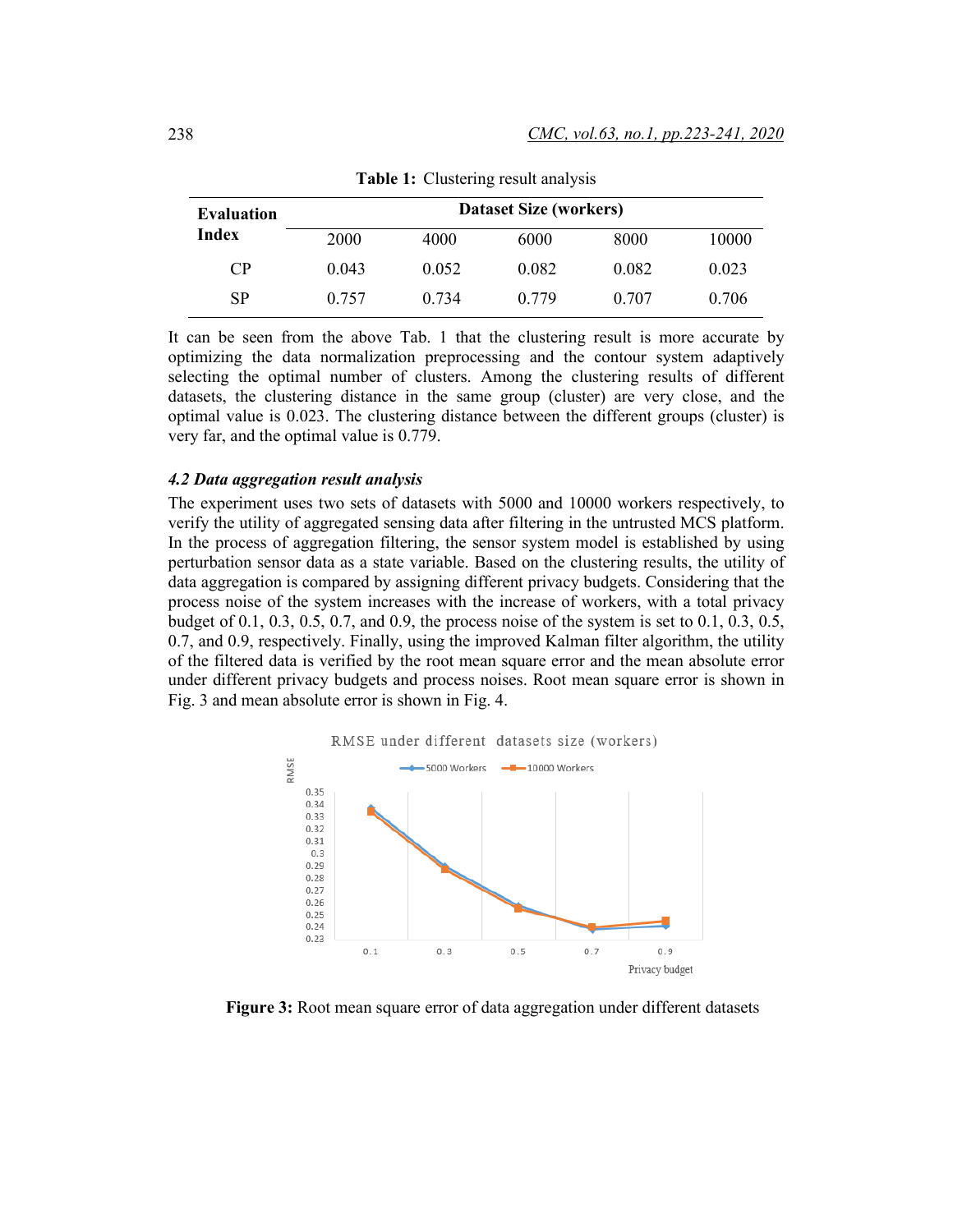

**Figure 4:** Mean absolute error of data aggregation under different datasets

Observing the above experimental results, it can be found that with the increase of the privacy budget, root mean square error and average absolute error of the datasets are getting smaller and smaller. That is, the data aggregation accuracy is getting higher and higher. With a total privacy budget of 0.1, root mean square error reached 0.334 and average absolute error reached 0.287. With a total privacy budget of 0.9, the root means square error reached 0.241 and the average absolute error reached 0.2. These results demonstrate that DP-DAWL method achieves good data utility without compromising workers' privacy.

## **5 Conclusions**

Trying to preserve workers' location and sensing data from the untrusted MCS platform, a data aggregation method named DP-DAWL is proposed in the paper. DP-DAWL method adopts an improved K-means algorithm to divide workers into groups and assigns different privacy budget to groups according to the group size. Because each worker's location is obfuscated and his/her sensing data is perturbed by adding Laplace noise before uploading to the platform, DP-DAWL method adopts an improved Kalman filter algorithm to filter out the added noise during the data aggregation phase. Through using optimal estimation of noisy aggregated sensing data, the platform can finally gain better utility while preserving workers' privacy. Synthetic datasets with various size are generated and compared to validate the effectiveness of DP-DAWL method. The results of experiment show that DP-DAWL method achieves good data utility without compromising workers' privacy. In future work, we will mainly focus on how to cluster workers in a more accurate way and provide personalized privacy preservation for workers. Besides, the efficiency of DP-DAWL method can be improved in future research.

**Acknowledgement:** This research was funded by Key Research and Development Program of Shaanxi Province (No. 2017GY-064) and the National Key R&D Program of China (No. 2017YFB1402102).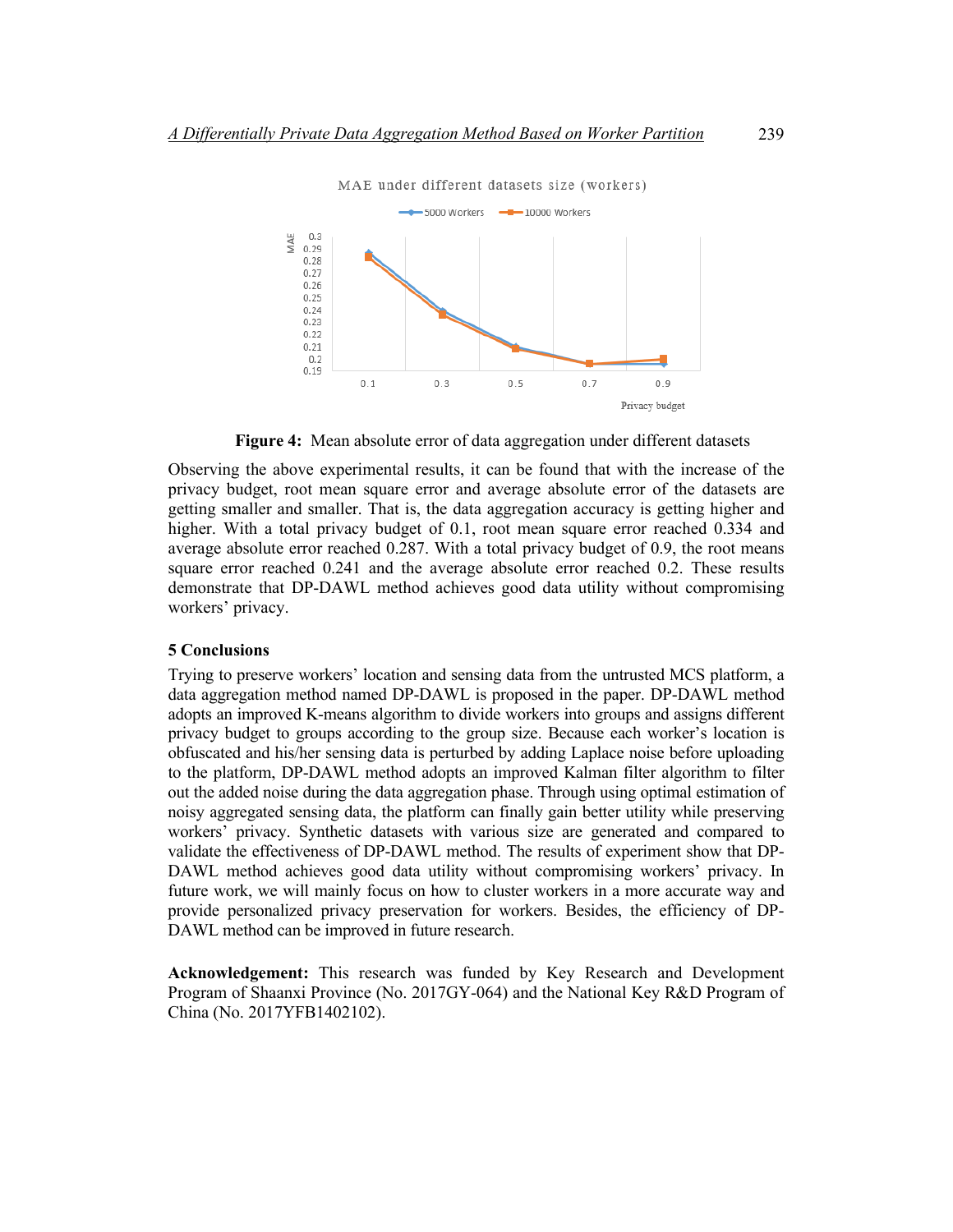**Conflicts of Interest:** The authors declare that they have no conflicts of interest to report regarding the present study.

#### **References**

**Avent, B.; Korolova, A.; Zeber, D.; Hovden, T.; Livshits, B.** (2017): {BLENDER}: enabling local search with a hybrid differential privacy model. *26th {USENIX} Security Symposium ({USENIX} Security 17)*, pp. 747-764.

**Basudan, S.; Lin, X.; Sankaranarayanan, K.** (2017): A privacy-preserving vehicular crowdsensing-based road surface condition monitoring system using fog computing. *IEEE Internet of Things Journal*, vol. 4, no. 3, pp. 772-782.

**Chen, J.; Ma, H.; Zhao, D.** (2017): Private data aggregation with integrity assurance and fault tolerance for mobile crowd-sensing. *Wireless Networks*, vol. 23, no. 1, pp. 131-144.

**Chen, L.; Yu, T.; Chirkova, R.** (2015): Wavecluster with differential privacy. *Proceedings of the 24th ACM International on Conference on Information and Knowledge Management*, pp. 1011-1020.

**Chen, R.; Li, H.; Qin, A. K.; Kasiviswanathan, S. P.; Jin, H.** (2016): Private spatial data aggregation in the local setting. *IEEE 32nd International Conference on Data Engineering*, pp. 289-300.

**Chen, X.; Wu, X.; Li, X. Y.; Ji, X.; He, Y. et al.** (2015): Privacy-aware high-quality map generation with participatory sensing. *IEEE Transactions on Mobile Computing*, vol. 15, no. 3, pp. 719-732.

**Cormode, G.; Procopiuc, C.; Srivastava, D.; Shen, E.; Yu, T.** (2012): Differentially private spatial decompositions. *IEEE 28th International Conference on Data Engineering*, pp. 20-31.

**Dwork, C.** (2011): Differential privacy. *Encyclopedia of Cryptography and Security*, pp. 338-340.

**Erlingsson, Ú.; Pihur, V.; Korolova, A.** (2014): Rappor: randomized aggregatable privacy-preserving ordinal response. *Proceedings of the 2014 ACM SIGSAC Conference on Computer and Communications Security*, pp. 1054-1067.

**Fan, J.; Li, Q.; Cao, G.** (2015): Privacy-aware and trustworthy data aggregation in mobile sensing. *IEEE Conference on Communications and Network Security*, pp. 31-39.

**Fanti, G.; Pihur, V.; Erlingsson, Ú.** (2015): Building a RAPPOR with the unknown: privacy-preserving learning of associations and data dictionaries. *Proceedings on Privacy Enhancing Technologies*, vol. 2016, no. 3, pp. 41-61.

**Guo, B.; Yu, Z.; Zhou, X.; Zhang, D.** (2014): From participatory sensing to mobile crowd sensing. *IEEE International Conference on Pervasive Computing and Communication Workshops*, pp. 593-598.

**He, W.; Liu, X.; Nguyen, H.; Nahrstedt, K.; Abdelzaher, T.** (2007): PDA: privacypreserving data aggregation in wireless sensor networks. *IEEE INFOCOM 2007-26th IEEE International Conference on Computer Communications*, pp. 2045-2053.

**Hitaj, B.; Ateniese, G.; Pérez-Cruz, F.** (2017): Deep models under the GAN: information leakage from collaborative deep learning. *Proceedings of the 2017 ACM*